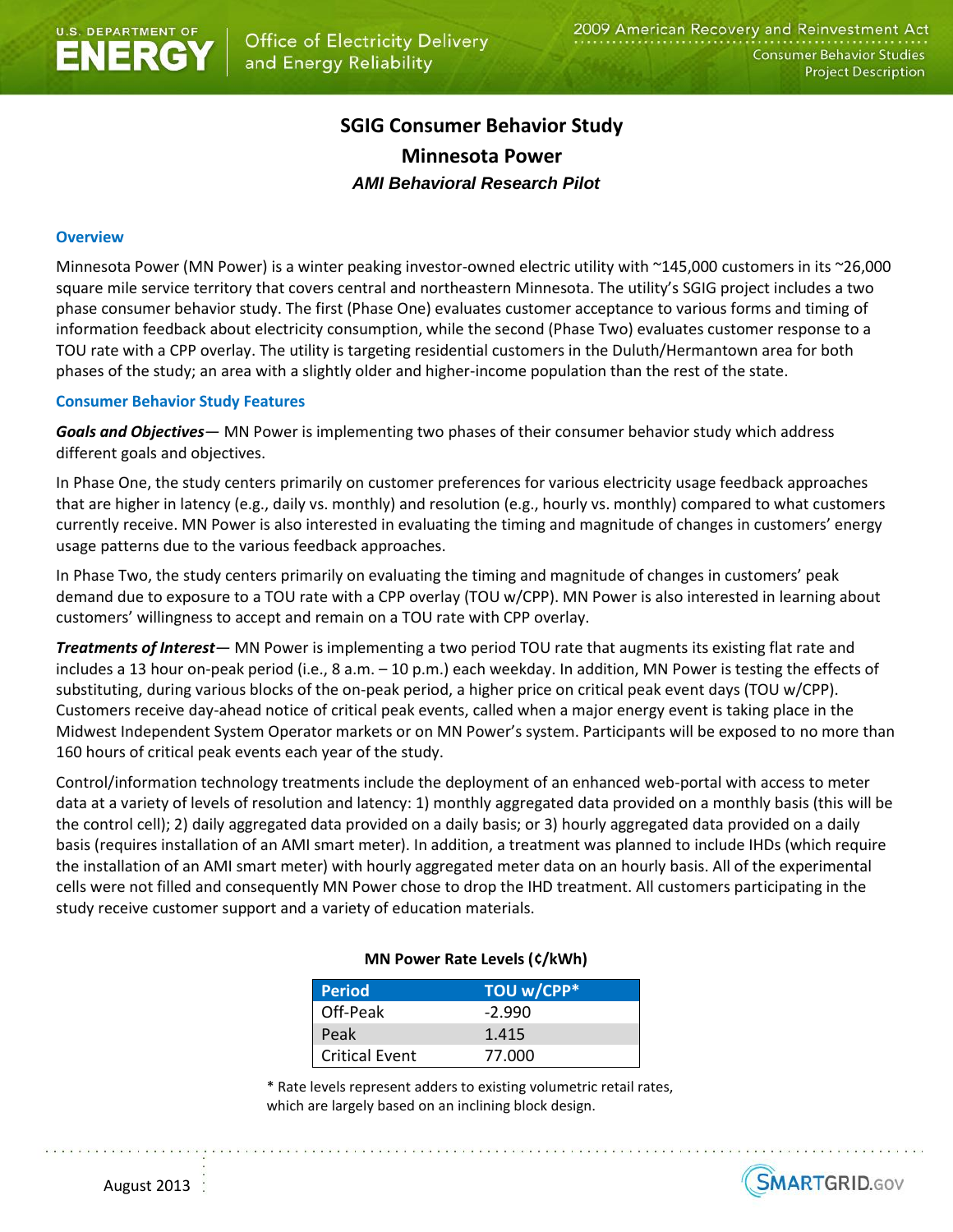

## **Minnesota Power** *(continued)*

*Experimental Design—* Phase 1 of the study is a randomized controlled trial with denial of treatment for the control group (see Figure 8). All residential customers in the Duluth/Hermantown area who meet certain eligibility criteria receive an invitation to opt in to a study where participating customers can gain access to a web portal and receive one of three information feedback treatments. Customers who opt in are surveyed, stratified and then randomly assigned to receive one of the three web portal information feedback treatments.

All of the experimental cells were not filled and consequently MN Power augmented the existing study sample. All AMIenabled residential customers who passed up the original offer to join the Phase One study were stratified and randomly assigned to receive one of the three information feedback treatments. These customers are notified of this opportunity, effectively allowing them to opt out of the treatment by choosing to not access the information now made available to them via the web portal.

Phase 2 of the study is a within subjects design. All customers with installed AMI meters as well as residential customers in the Duluth/Hermantown area who meet certain eligibility criteria to have an AMI meter installed receive an invitation to opt in to a study where participating customers receive the rate treatment for one year. A limited number of AMI meters are available to be installed for those who opt in to this phase of the study but don't currently have one.

## *Enrollment Incentives and Retention Activities—*None

*Sample Size Requirements—*Sample size requirements are shown in the table below.

### **MN Power Sample Size Requirements**

### **Phase 1**

| <b>Experimental Cell</b>                         | Opt-Out | Opt-In |
|--------------------------------------------------|---------|--------|
| Monthly feedback data provided monthly (Control) | 768     | 1,000  |
| Daily feedback data provided daily               | 768     | 675    |
| Hourly feedback data provided daily              | 768     | 675    |
| <b>IHD (Control)</b>                             | n/a     | 1,000  |
| HD (Treatment)                                   | n/a     | 675    |

### **Phase 2**

In phase 2, no specific sample size requirements were developed due to the type of experimental design used.

### **Key Milestones**

| <b>Key Milestones</b>               | <b>Target Dates</b> |
|-------------------------------------|---------------------|
| Phase 1 study period begins         | <b>March 2012</b>   |
| Interim evaluation report submitted | <b>March 2013</b>   |
| Phase 2 study period begins         | May 2013            |
| Phase 1 and 2 study period ends     | March 2014          |
| Final evaluation report submitted   | June 2014           |